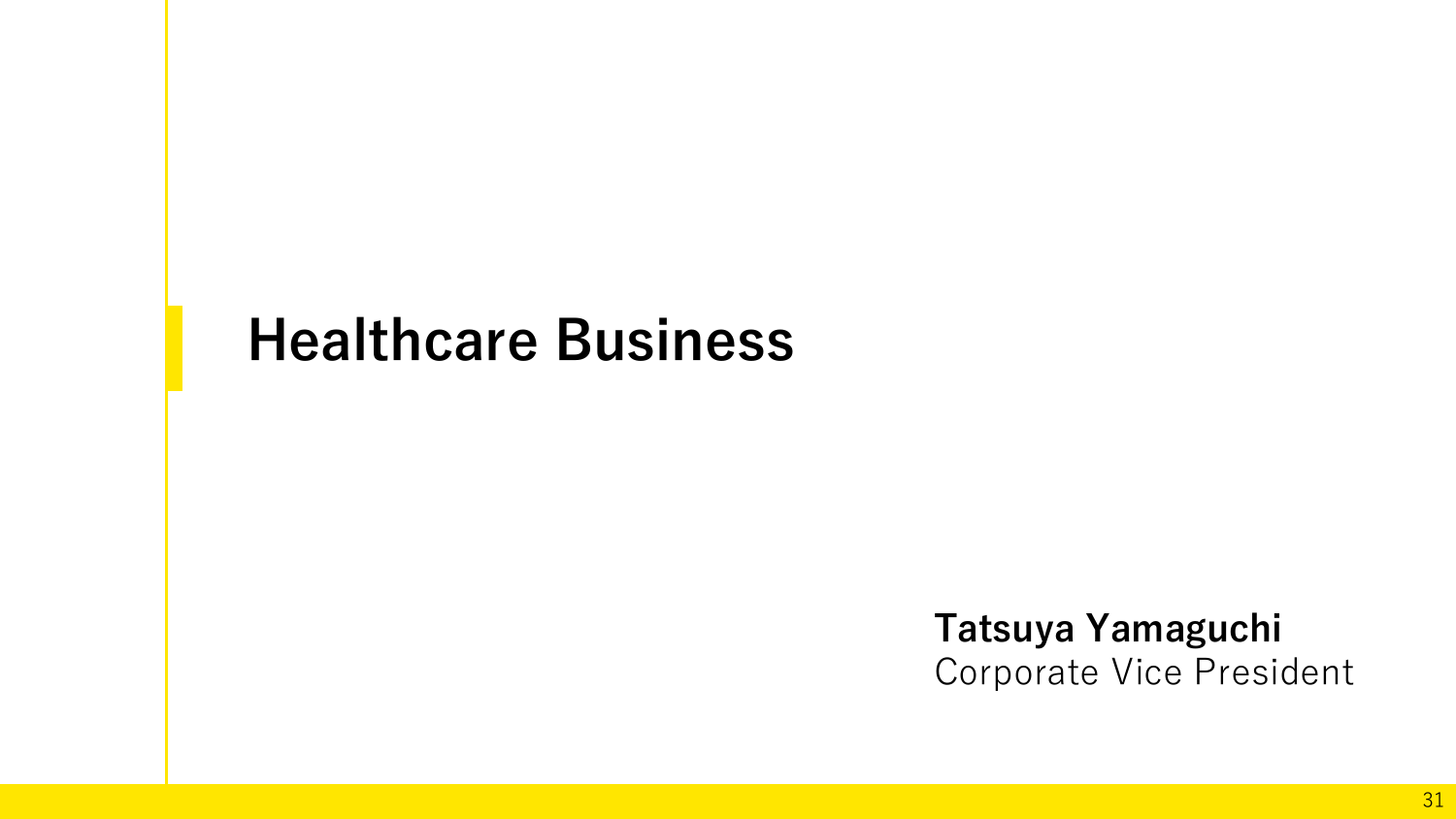

(※) Operating profit ratio in FY2022/3 is shown before deduction of corporate P/L non-attributable to any reportable segments

## **Major products & Services**

**Biological microscopes, Retinal diagnostic imaging system, Contract cell manufacturing(CDMO Business)**



**[AX/AX R]**



Confocal Microscope System Contract Cell Manufacturing Integrated UWF-Guided Swept Source OCT retinal diagnostic imaging systems with **「Silverstone」**



## **Vision**

# **Support improving quality of life for people through innovation**

## **Financial target**

|                  | FY2023/3 | <b>FY2026/3</b> |
|------------------|----------|-----------------|
| Revenue          | ¥80.0B   | ¥90.0B          |
| Operating profit | 46.0B    | ¥10.0B          |
| OPM              | 8%       | $11\%$          |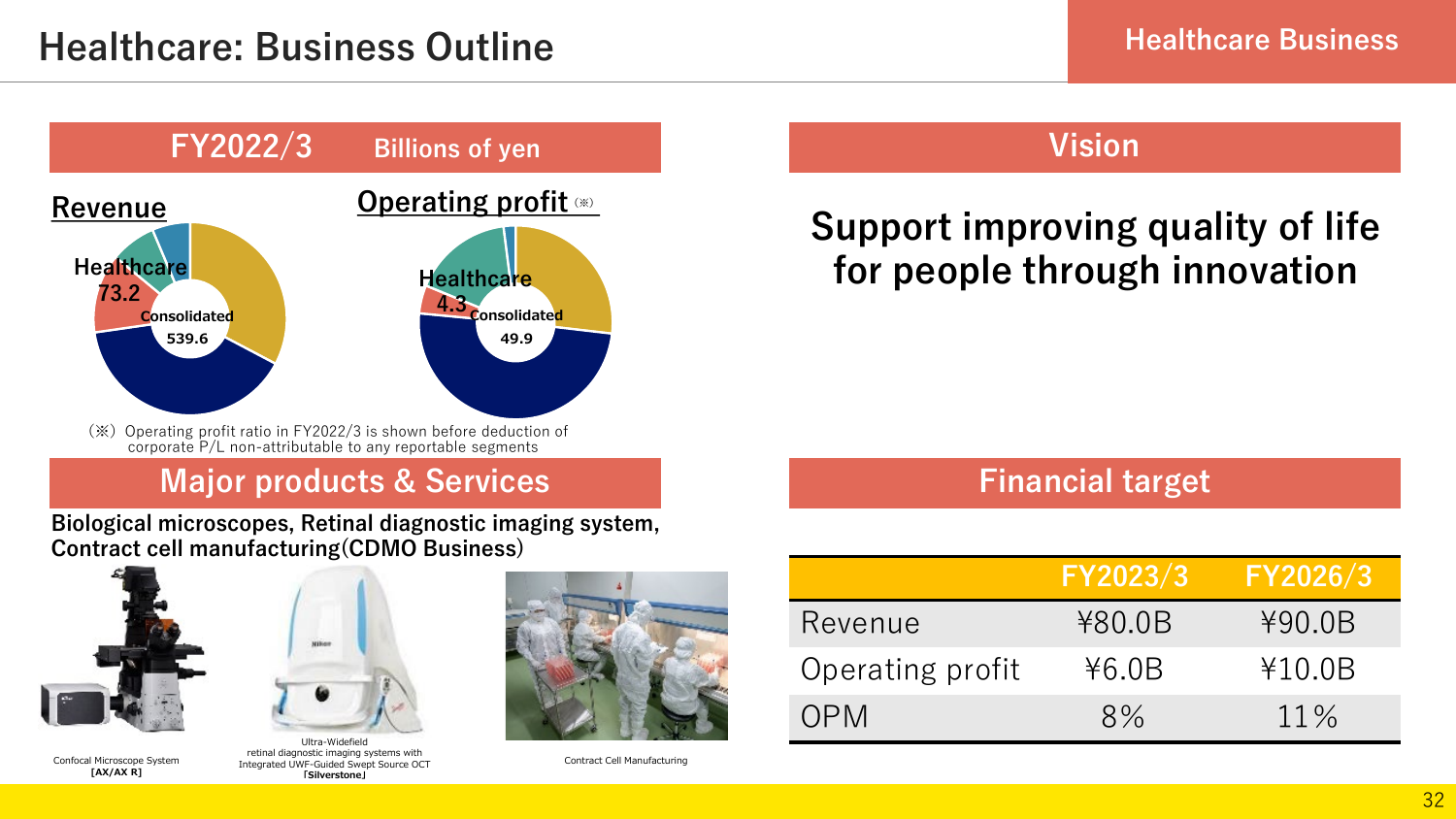Management Plan (FY2022-FY2025) announced in April 2022

### **Vision Support improving quality of life for people through innovation**

## **Biological microscopes**

• Improve profitability via digitalization, stronger application development and lower COGS

### **Retinal diagnostic imaging systems**

• Support more sophisticated diagnosis and from-home and remote diagnosis (Add AI diagnosis and OCT features, etc.)

### **Contract Cell Manufacturing**

- Leverage Japan's largest production capacity in the field of regenerative medicine
- Advance several projects with major pharmaceutical companies and promising drug discovery ventures and grow operating profit to several billion yen.

## **Earnings plan**

**Operational direction**

## **Grow operating profit to ¥10.0B in 2025**

## **Direction for Healthcare Business**

**Breakout of operating profit(Billions of yen)**

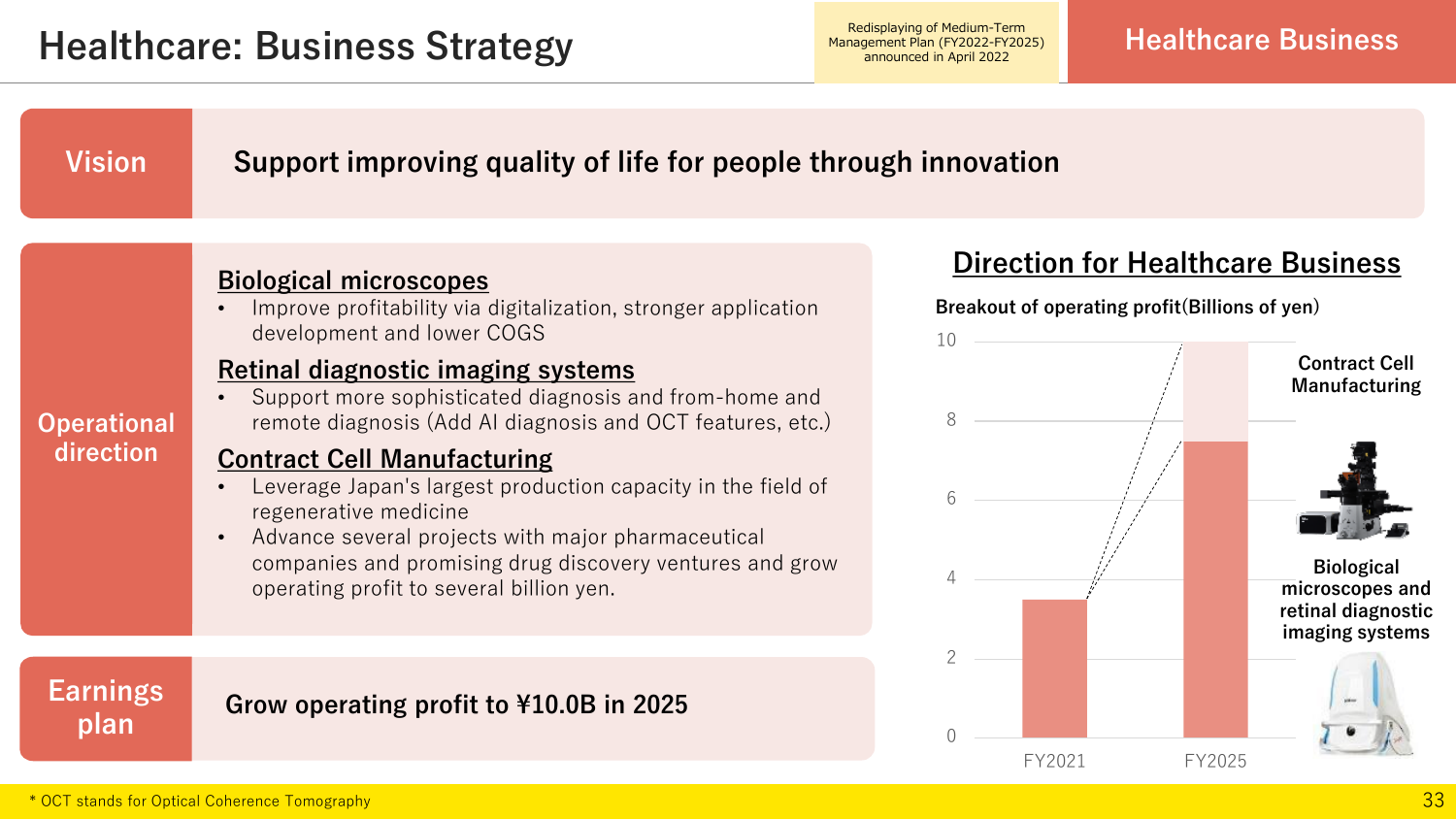# **Biological Microscopes: Business Direction Microscopes: Business Direction**

### **Biological microscopes market: ¥400B\* Market scale**

(Biotechnology industry)



## **Nikon's differentiated technology**

Image analysis and evaluation methods developed over many years in microscopes and know-how and knowledge in cell manufacturing

### **Phase I (out to 2025)…… Build base for growth**

- Apply technology acquired with academia to drug discovery support
- Establish presence in Japan, US and Europe for drug discovery support
- Strengthen application development and solutions proposals for pharmaceutical and bio venture companies



## **Phase II (out to 2030) ……Support industrialization**

- Develop new clinical modalities with clinical image and genetic data analysis and support pathological diagnosis
- Initiatives toward drug efficacy evaluation, automation of regenerative medicine production and flexible manufacturing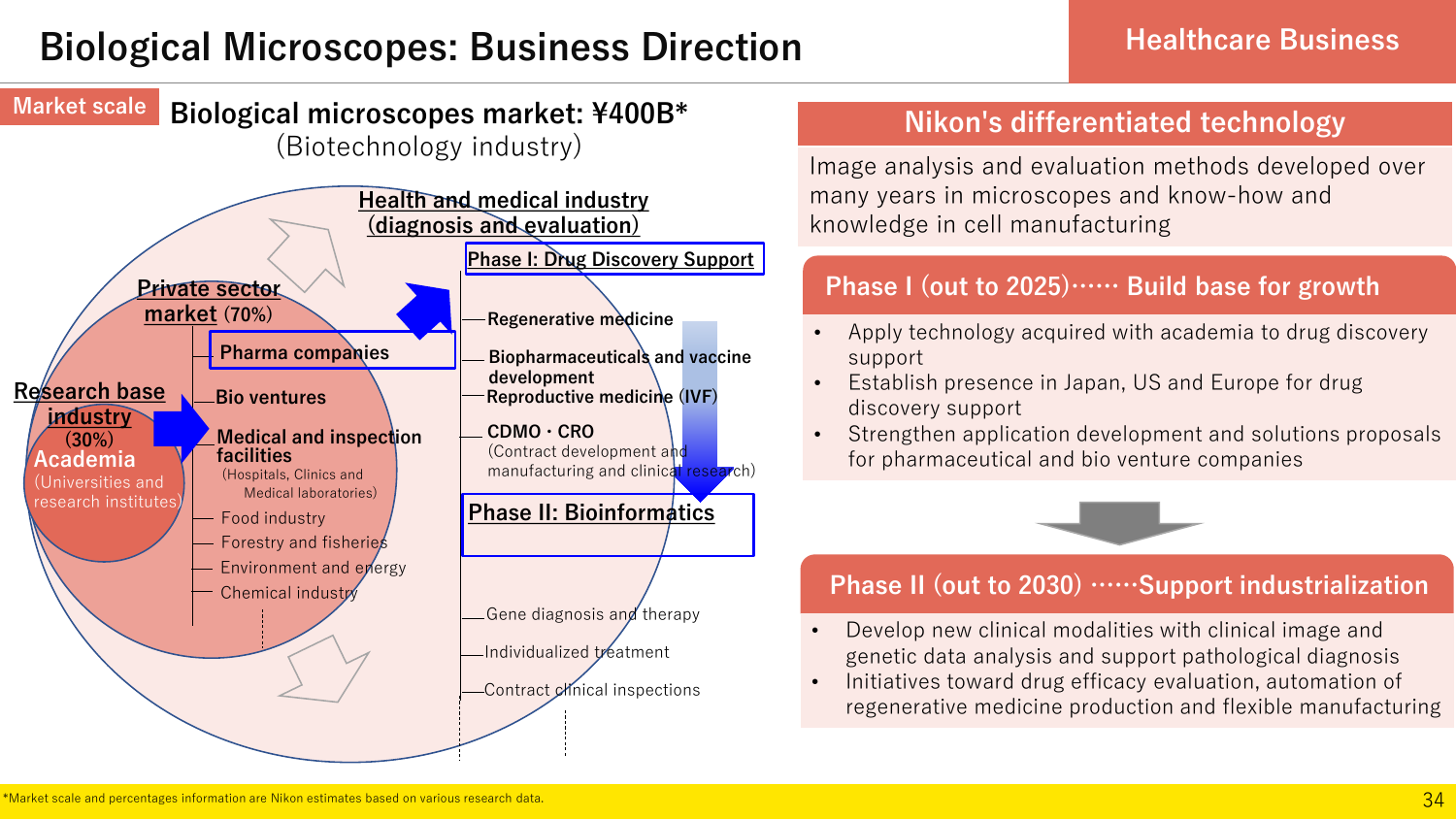## **Biological Microscopes: Concrete Initiatives toward Drug Discovery Support Contracts Hillianves** toward Diug and Healthcare Business **Discovery Support**



\* Global market scale (2020) Nikon estimates: 1. Low molecule drugs 873USDbn (CAGR2.9%). 2+3. Regenerative medicines + Antibody drugs: 389USDbn (CAGR7.7%)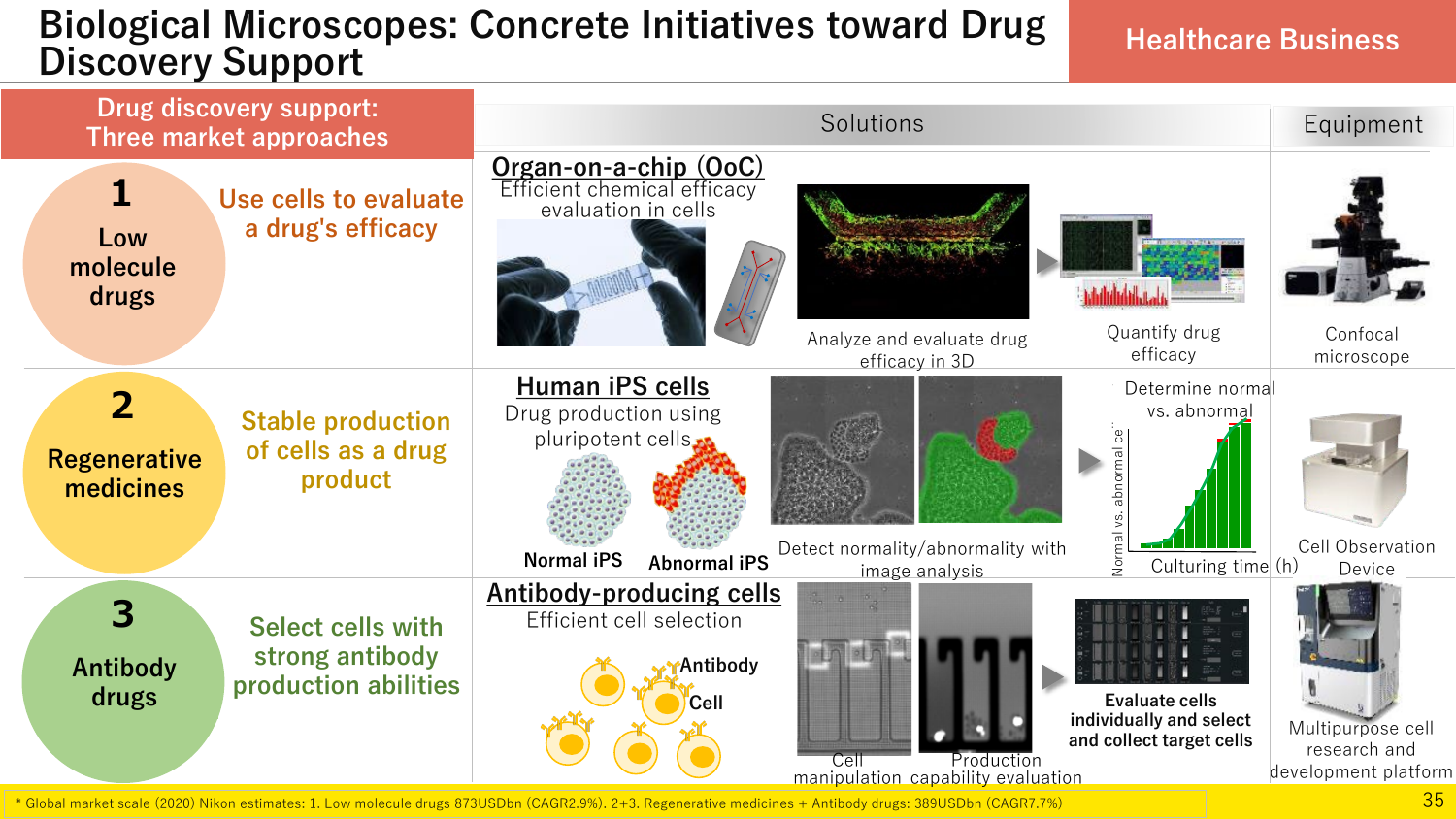## **Biological Microscopes: Network Supporting Technology Divident interest operative computers** is the Healthcare Business **Development for Drug Discovery Support**

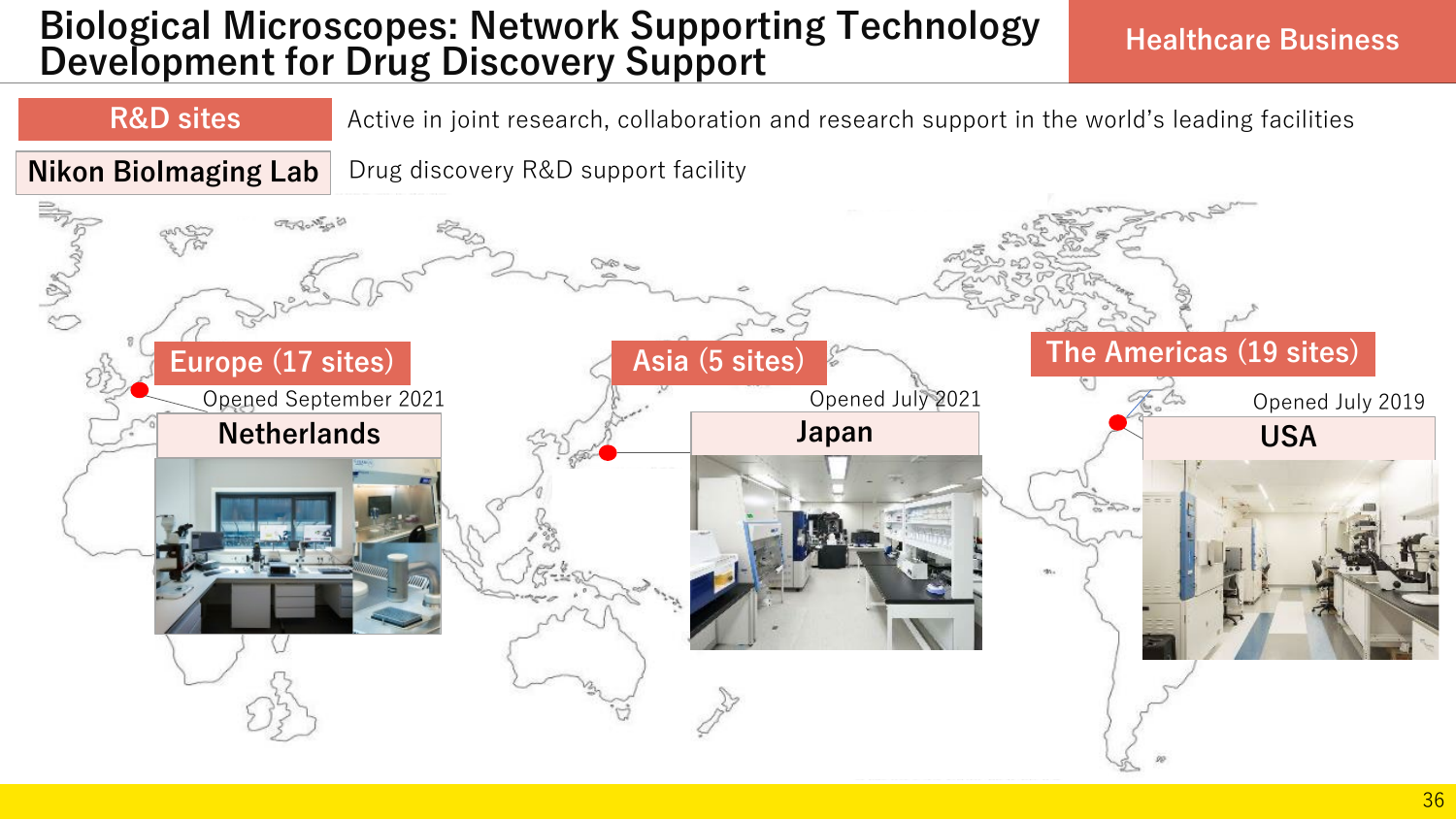## **Retinal Diagnostic Imaging Systems: Business Direction | Healthcare Business**

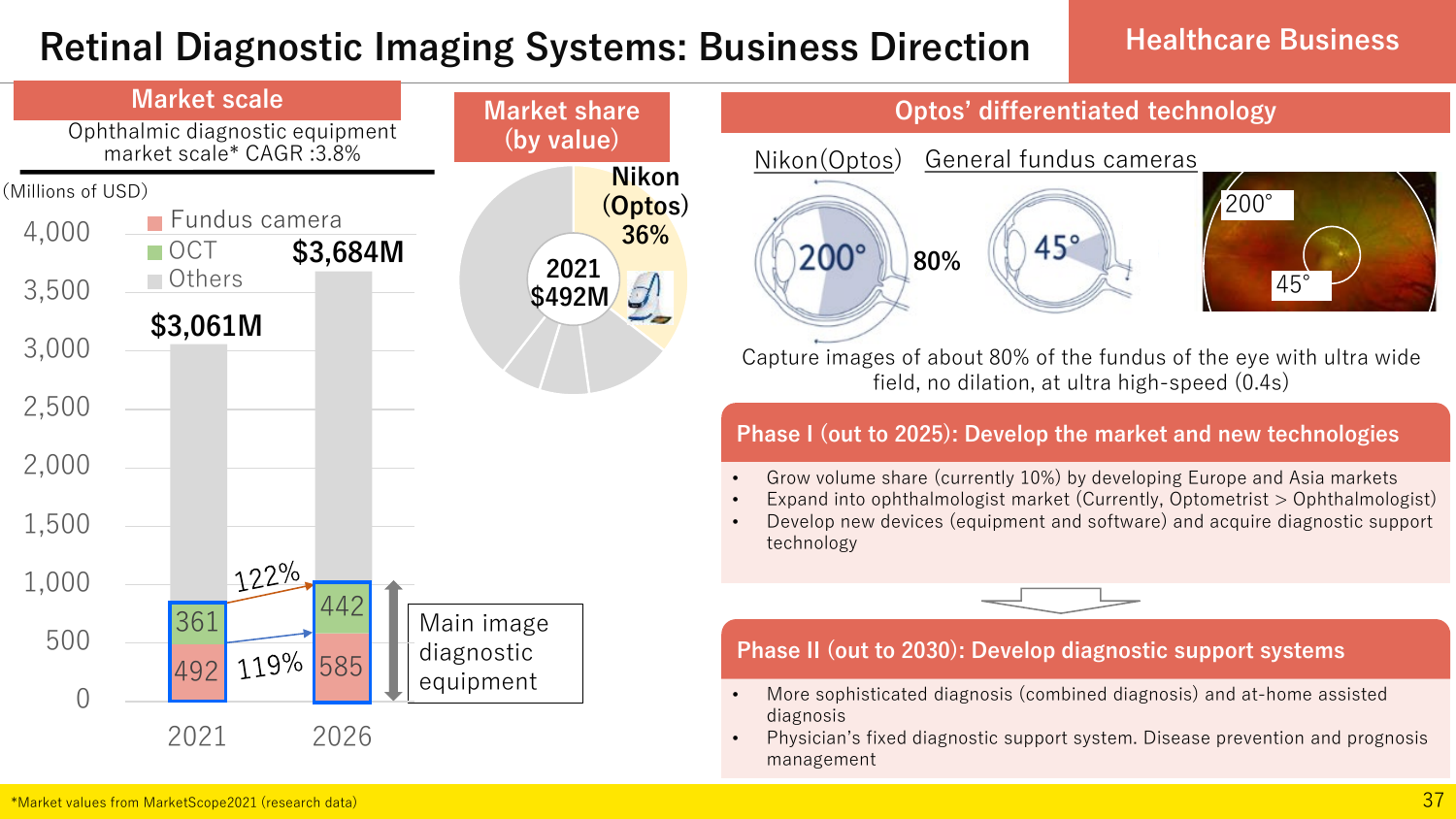# **Contract Cell Manufacturing: Business Direction Healthcare Business**

## **Market scale\***

![](_page_7_Figure_3.jpeg)

![](_page_7_Picture_4.jpeg)

### **Nikon initiatives and strengths**

- Business alliance with Lonza, the world's largest contract cell maker
- Japan's largest GCTP/GMP\* compliant production facility (7,500m²)
- Provide full range of contract services, from process development to commercial production
- Track record of many clinical studies and commercial projects in Japan

### **Phase I (out to 2025): Build infrastructure for regenerative medicine industry**

- Expand existing projects (expand clinical trials and commercial manufacturing)
- Capture promising pipeline and build up track record and know-how
- Strategic investment aimed at facility expansion and stable operations

![](_page_7_Picture_14.jpeg)

**Phase II (out to 2030): Grow regenerative medicine into a standard treatment**

- Support mass production: mass manufacturing at third parties
- Support flexible production: In-house simultaneous manufacture of multiple batches

\* Nikon forecasts based on March 2020 Ministry of Economy, Trade and Industry Evaluation Study Group for Industrialization of Regenerative Medicine and Gene Therapy

**(\*)**GCTP: Good Gene, Cellular, and Tissue-based Products Manufacturing Practice (\*)GMP: Good Manufacturing Practice